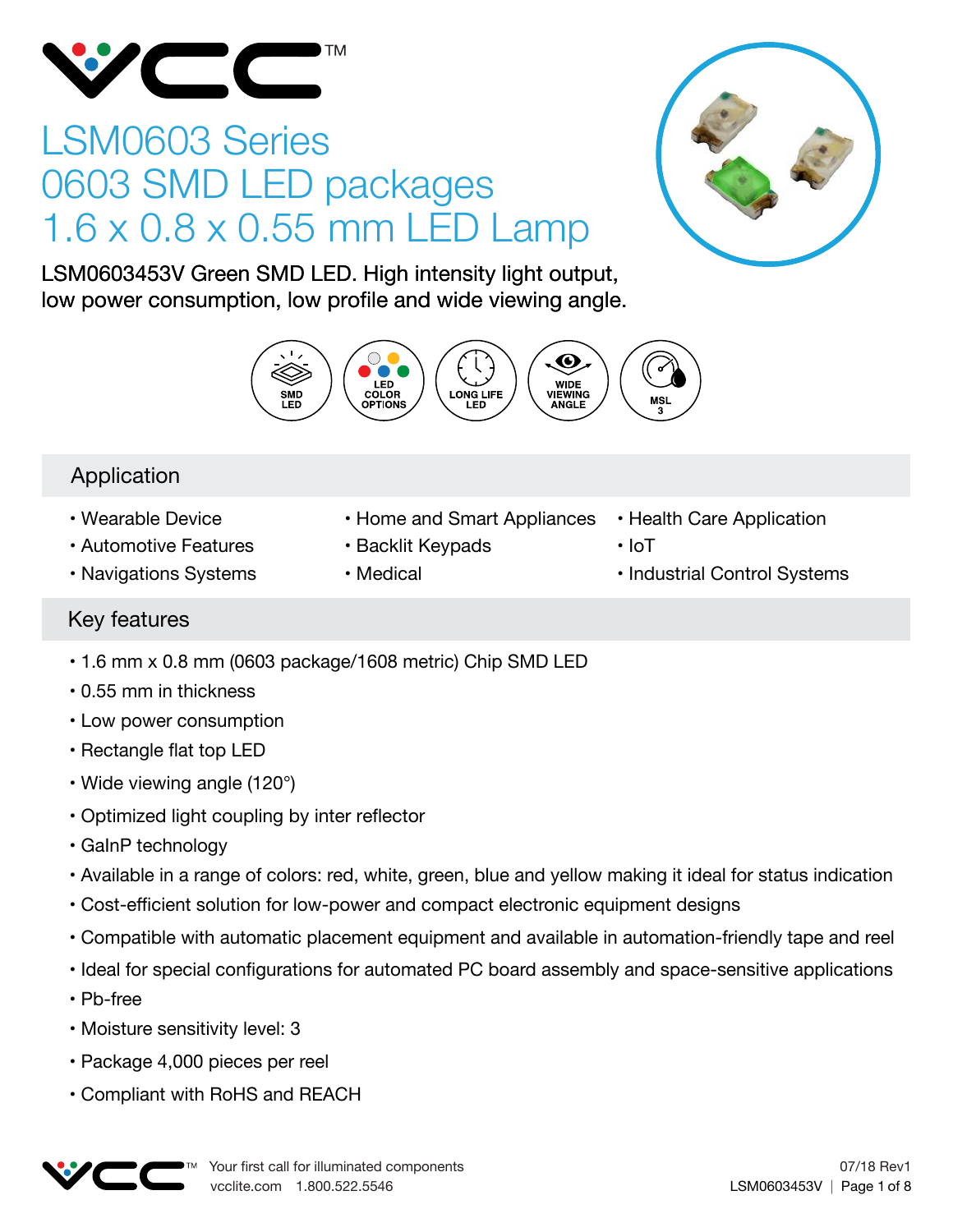# Ordering Data



# Package Dimensions







### Recommended Soldering Pattern



**Note:** The tolerance unless mentioned is  $\pm$  0.1mm [0.005 in]; Unit=mm [in]

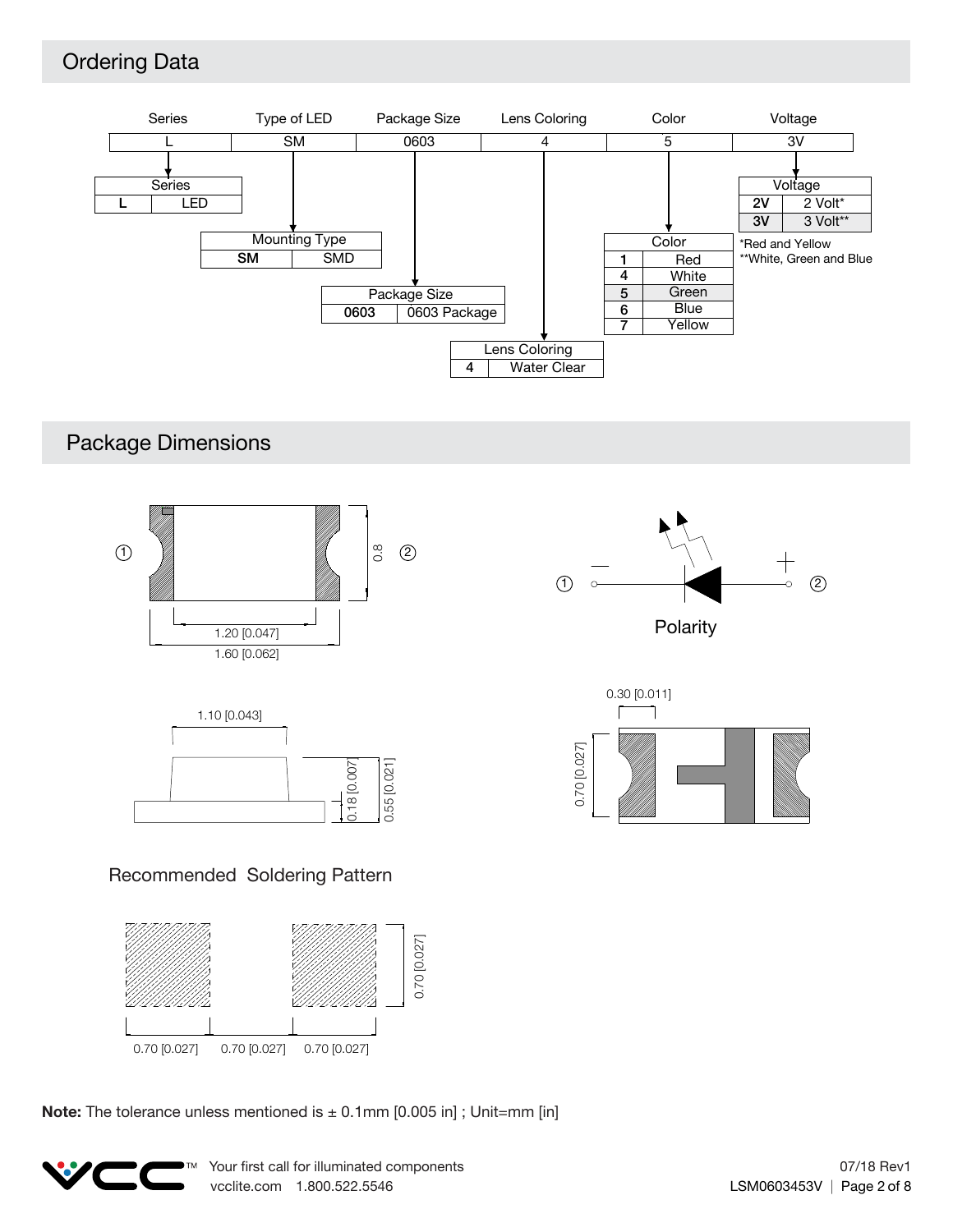# Product Specifications

### Absolute Maximum Ratings (ta=25˚C)

| Items                                     | Symbol     | Ratings                           | Unit      |  |
|-------------------------------------------|------------|-----------------------------------|-----------|--|
| Reverse Voltage                           | VR.        | 5                                 | v         |  |
| <b>Forward Current</b>                    | lf         | 20                                | mA        |  |
| Operation Temperature                     | Topt       | $-40 - +85$                       | °С        |  |
| Storage Temperature                       | Tstg       | $-40$ $-100$                      | °С        |  |
| Electrostatic Discharge (HBM)             | <b>ESD</b> | 2000                              | v         |  |
| Power Dissipation                         | Pt         | 60                                | <b>MW</b> |  |
| Peak Forward Current<br>(Duty 1/10 @1KHZ) | <b>IFP</b> | 50                                | MA        |  |
| Soldering Temperature                     | Tsol       | Reflow Soldering: 240°C for 6 sec |           |  |

| Parameter                    | Symbol   | Min | Typ. | Max. | Unit | Condition   |
|------------------------------|----------|-----|------|------|------|-------------|
| Luminous Intensity           | I٧       | 50  |      | 75   | mcd  | $IF = 20mA$ |
| Peak Wavelength              | λΡ       | --  | 571  | --   | nm   | $IF = 20mA$ |
| Dominant Wavelength          | λd       | 567 | --   | 576  | nm   | $IF = 20mA$ |
| Spectrum Radiation Bandwidth | Δλ       |     | 25   |      | nm   | $IF = 20mA$ |
| <b>Forward Voltage</b>       | VF       | 1.7 | --   | 2.3  | v    | $IF = 20mA$ |
| Viewing Angle                | θ        |     | 120  | ٠    | deg  | $IF = 20mA$ |
| <b>Reverse Current</b>       | <b>R</b> |     |      | 5    | uA   | $V_B = 5V$  |

**Note:**

- 1. Tolerance of Luminous Intensity ±3%
- 2. Tolerance of Dominant Wavelength ±1nm
- 3. Tolerance of Forward Voltage ±0.03V

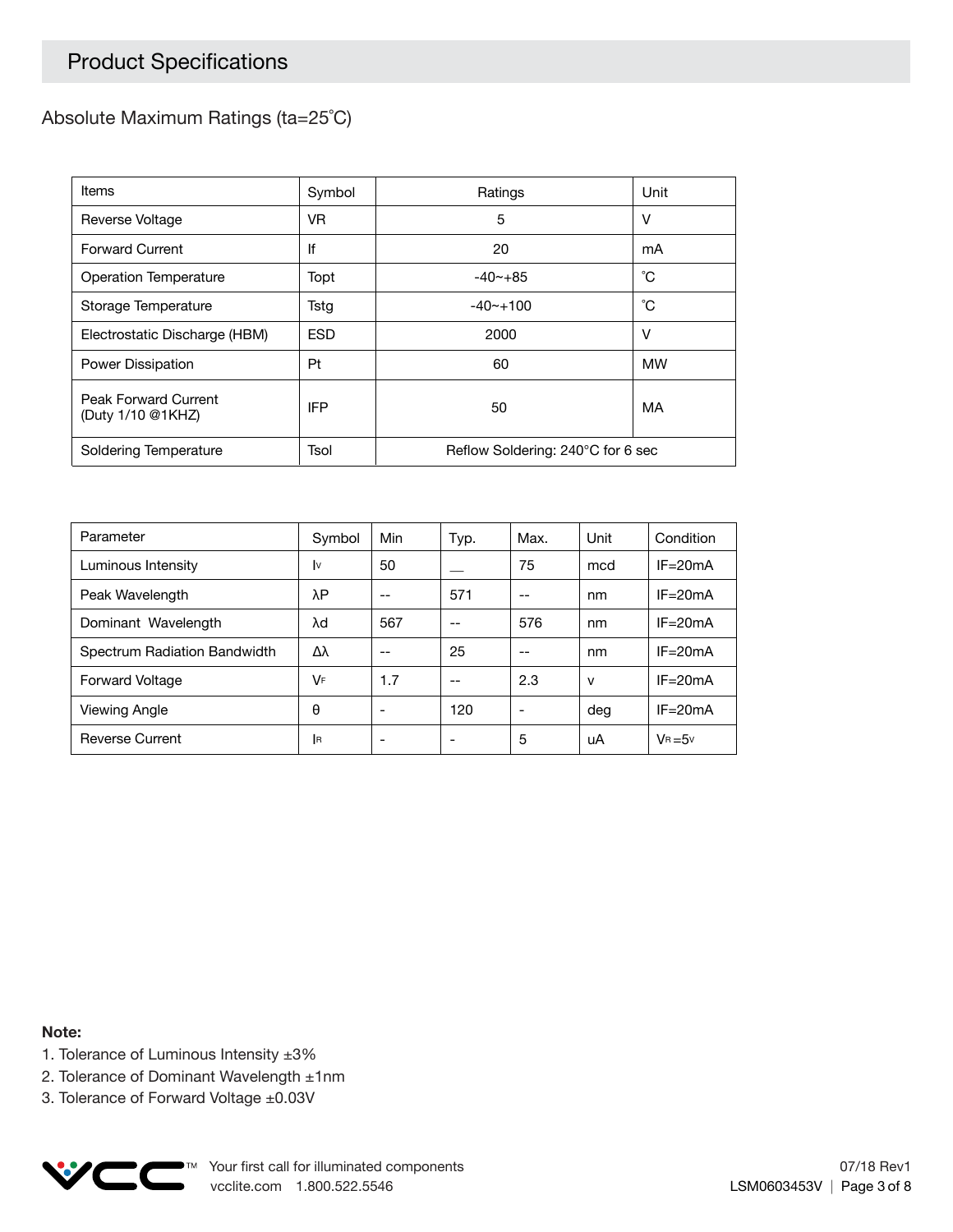Typical Electrical-Optical Characteristics Curves



### **Luminous Intensity Vs. Ambient Temperature Luminous Intensity Vs. Forward Current**



### **Forward Current Derating Curve**



Ambient Temperature Ta (˚C)





Forward Current I<sub>F</sub> (mA)



### **Forward Current IF (mA) Radiation Diagram**





85 100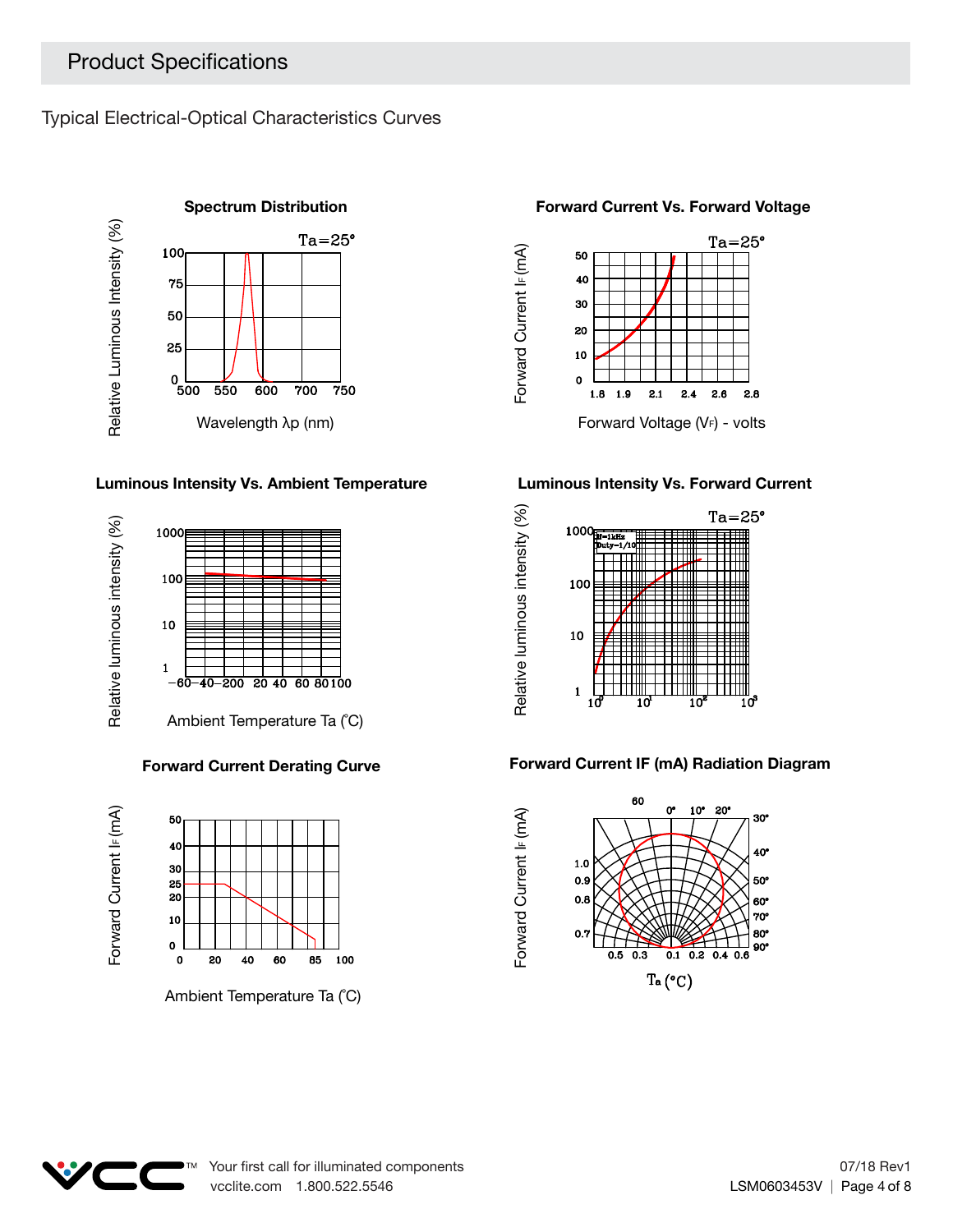The reliability of products shall be satisfied with items listed below. Confidence level: 90%

| No.            | <b>Items</b>                   | <b>Test Condition</b>                                                     | Test<br>Hours/Cycles | Sample<br>Size | Ac/Re |
|----------------|--------------------------------|---------------------------------------------------------------------------|----------------------|----------------|-------|
|                | <b>Reflow Soldering</b>        | Temp: 260±5°C                                                             | 6 min                | 22 PCS         | 0/1   |
| $\overline{2}$ | <b>Temperature Cycle</b>       | $H: +100^{\circ}C$ 15 min<br>5 min<br>L: -40°C 15 min                     | 300 Cycles           | 22 PCS         | 0/1   |
| 3              | <b>Thermal Shock</b>           | $H: +100^{\circ}$ C 5 min<br>10 <sub>sec</sub><br>$L: -10^{\circ}C$ 5 min | 300 Cycles           | 22 PCS         | 0/1   |
| 4              | High Temperature Storage       | Temp: 100°C                                                               | 1000 Hrs             | 22 PCS         | 0/1   |
| 5              | Low Temperature Storage        | Temp:-40°C                                                                | 1000 Hrs             | <b>22 PCS</b>  | 0/1   |
| 6              | DC Operating Life              | $IF = 20mA$                                                               | 1000 Hrs             | 22 PCS         | 0/1   |
| 7              | High Temperature High Humidity | 85°C/85%RH                                                                | 1000 Hrs             | 22 PCS         | 0/1   |

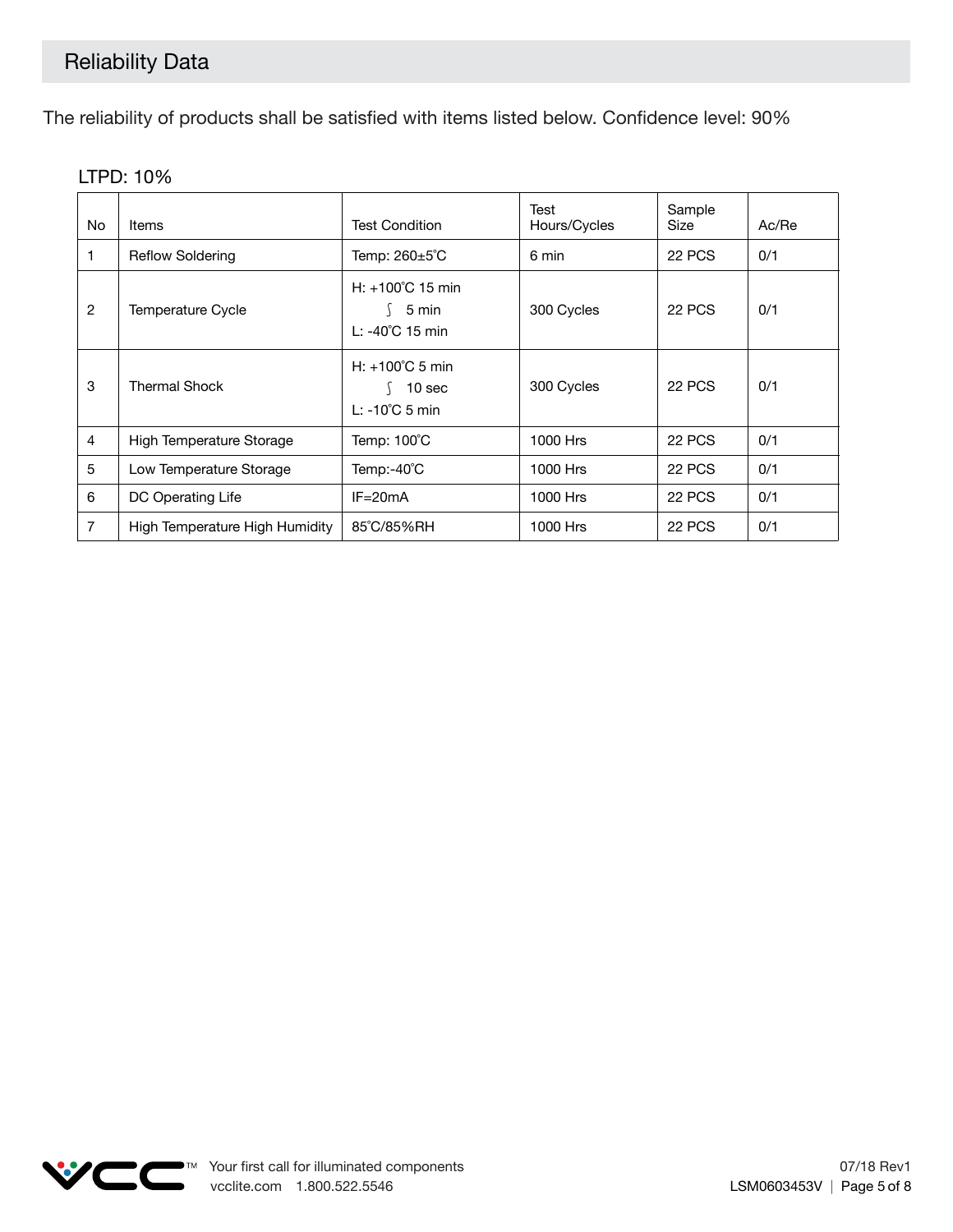### **• Hand Soldering**

A soldering iron of less them 20W is recommended to be used in Hand Soldering. Please keep the temperature of the soldering iron under 300° C while soldering. Each terminal of the LED is to go for less than 3 seconds and for one time only.

Be careful because the damage to the product is often started at the time of the hand soldering.

### **• Reflow Soldering**

Use the conditions shown in the figure below for PB-Free Reflow Soldering.



- Reflow soldering should not be done more than two times.
- Stress on the LEDs should be avoided during heating in soldering process.
- After soldering, do not handle the product before its temperature drops down to room temperature.

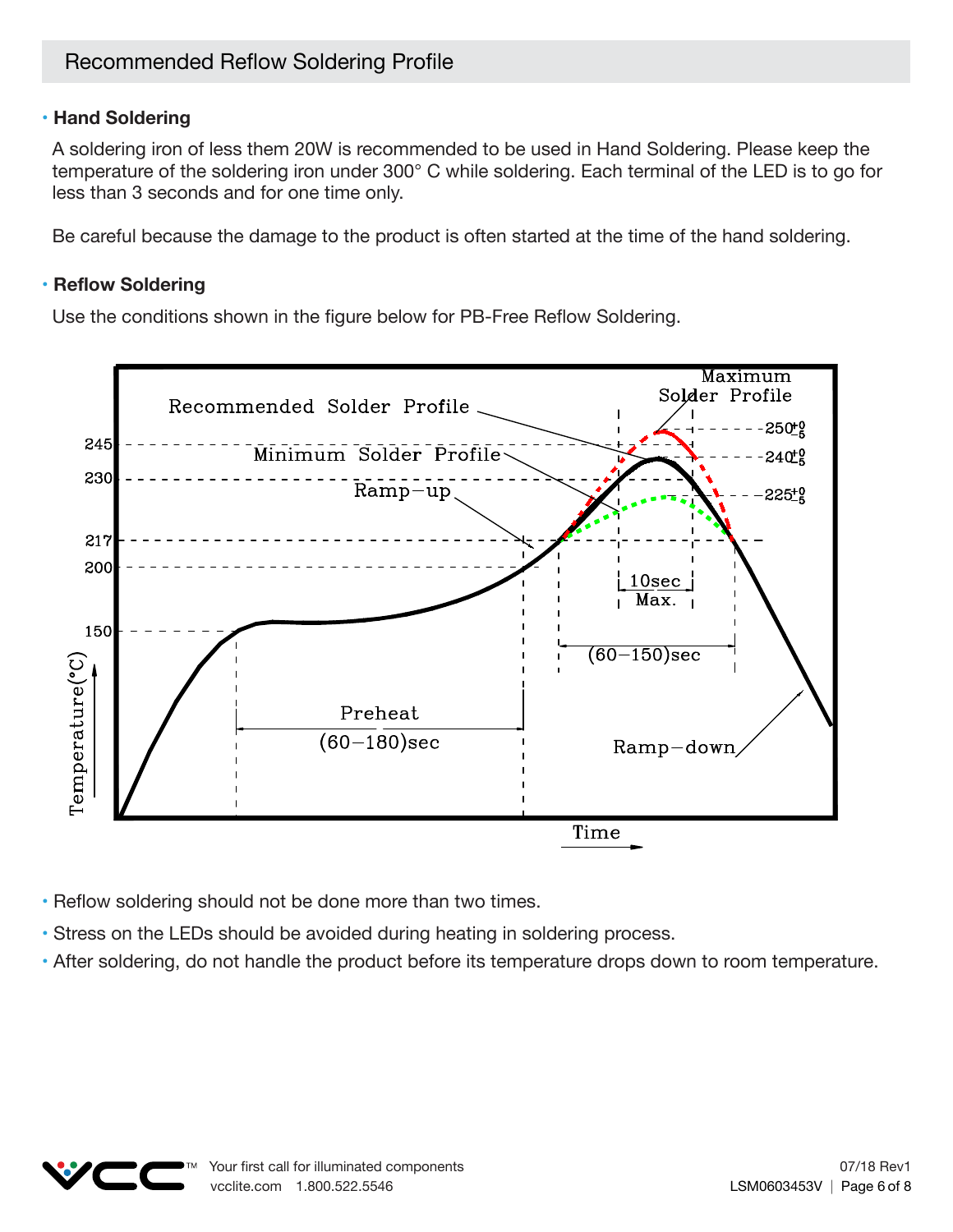### **• Storage**

Moisture proof and anti-electrostatic package with moisture absorbent material are used, to keep moisture to a minimum.

Before opening the package, the product should be kept at 30°C or less and humidity less than 60%Rh, and be used within a year.

Afer opening the package, the product should be stored at 30°C or less and humidity less than 10%RH, and be soldered within 24 hours. It is recommended that the product be operated at the workshop condition of 30°C or less and humidity less than 60%RH.

If the moisture absorbent material has faded away or the LEDs have exceeded the storage time. Baking should be performed based on the following condition: (60+5C) for 12 hours.

### **• Static Electricity**

Static electricity or surge voltage damages the LEDs. Damaged LEDs will show some unusual characteristics such as the forward voltage becomes lower, or the LEDs do not light at the low current, even not light.

All devices, equipment, and machinery must be properly grounded. At the same time, it is recommended that wristbands or anti-electrostatic gloves, anti-electrostatic containers be used when dealing with the LEDs.

## Circuit Design Notes

### **• Design Consideration**

In designing a circuit, the current through each LED must not exceed the absolute maximum rating specified for each LED. In the meanwhile, resistors for protection should be applied, otherwise slight voltage shift will cause big current change, burn out may happen.



### **• Thermal Design**

Is paramount importance because heat generation may result in the Characteristics decline, such as brightness decreased, Color changed and so on. Please consider the heat generation of the LEDs when making the system design.